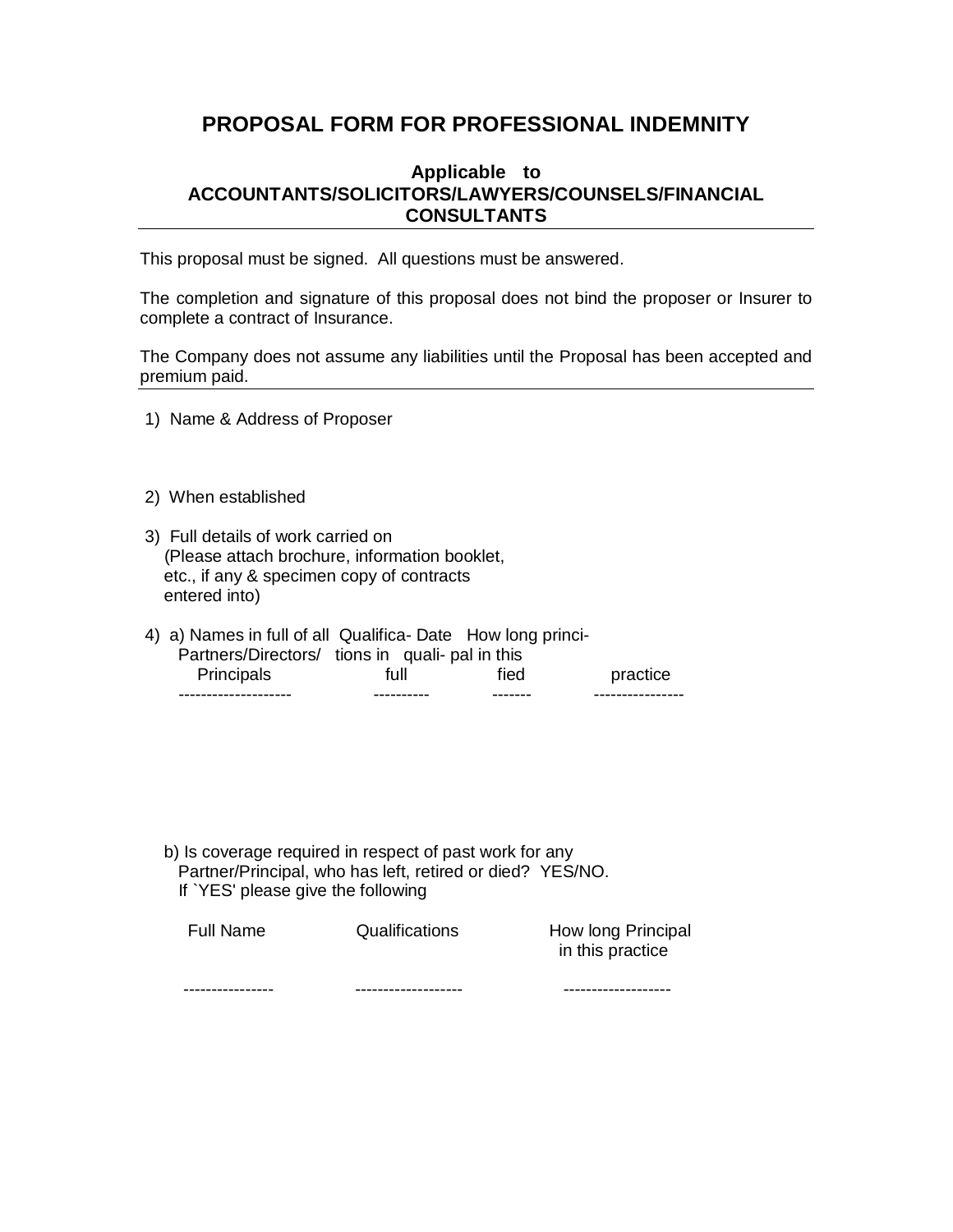- 5) State:
	- a) No. of qualified accountants/lawyers No. of professionals No. of administrative personnel including clerks, typists, office boys, etc., No. of apprentice
	- b) Total amount of annual wages payable
- 6) Do you engage persons outside your organization? If yes, specify the details of purpose and nature of control exercised by you over them (specimen contract be enclosed).
- 7) Loss record for 5 years:

|    |  |  | Year Cause _ Kind of Loss _ Amount of Loss |
|----|--|--|--------------------------------------------|
| 19 |  |  |                                            |
| 19 |  |  |                                            |
| 20 |  |  |                                            |
| 20 |  |  |                                            |
| ንስ |  |  |                                            |

- 8) Have you during the past 12 months dismissed or do you contemplate dismissal of any member of staff on account of any omission, neglect, error or for like (please give full details)
- 9) Are you aware of any neglect, omission or error or existence of any circumstances likely to give rise to a claim?

|                                         | Year              | Fee              |
|-----------------------------------------|-------------------|------------------|
| 10) (a) Annual fees earned              |                   |                  |
| during the last five years              | $19$ <sub>—</sub> |                  |
|                                         | $19$ <sub>—</sub> |                  |
|                                         | 20                |                  |
|                                         | 20                |                  |
|                                         | 20 -              |                  |
| (b) Estimated fees for the current year |                   |                  |
| 11) Previous Insurance history          |                   |                  |
| 12)<br>Limits of Indemnity required:    |                   | Any One year-Rs. |

- 13) Voluntary Excess
- 14) Period of Insurance Required From To

Any One Accident-Rs.